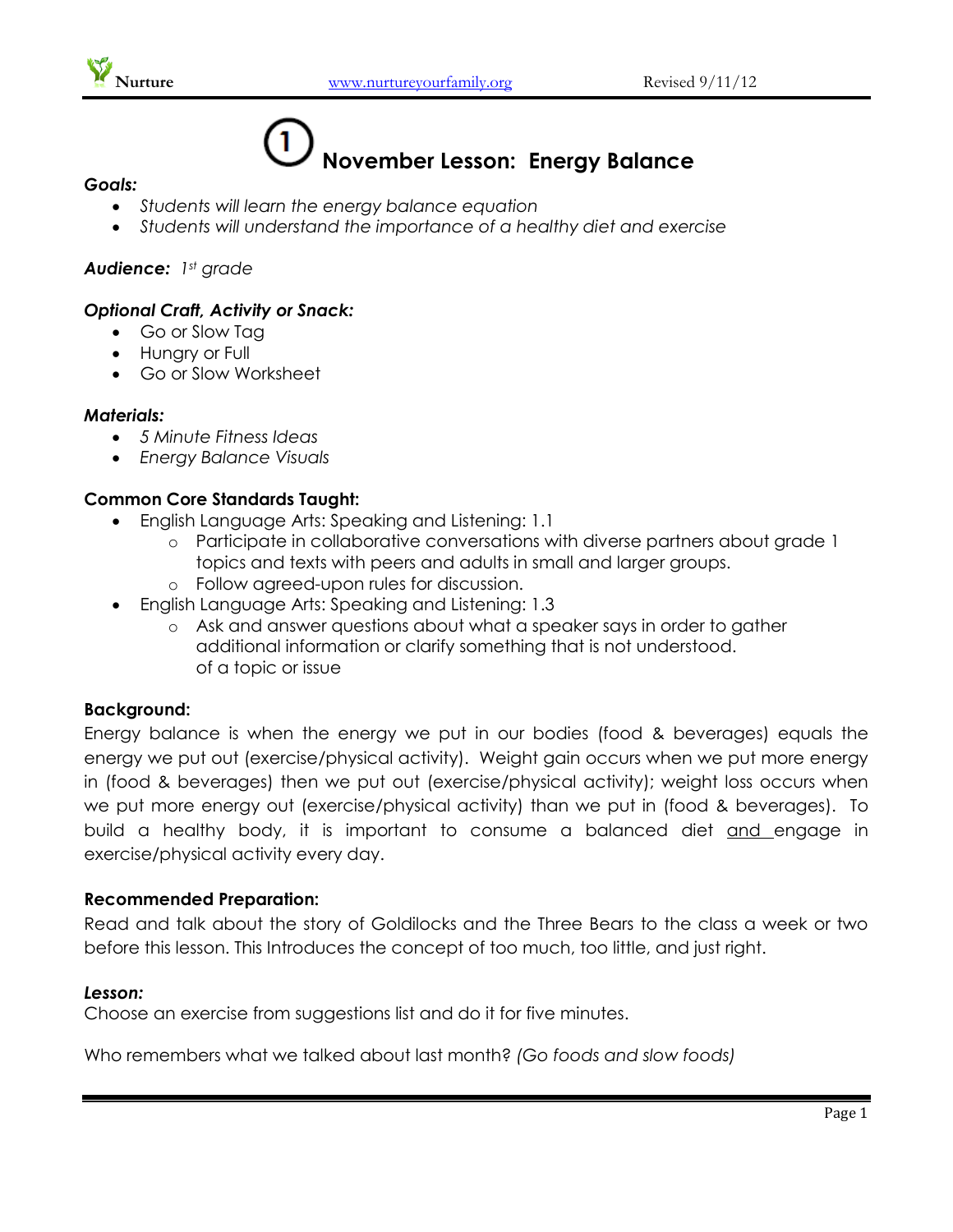

Raise your hand and give me some examples of slow foods. (*Chips, candy, cookies, ice cream, French fries)*

Now raise your hand and give me some examples of go foods. *(Fruits, vegetables, bread – especially whole grain, low fat milk, nuts, chicken, pasta/noodles)*

Eating 'go' foods gives our bodies the fuel we need to grow strong and be healthy. We also need to move our bodies to be healthy. What are some ways that you like to move your body? *(Play on the playground, ride bikes, play sports, play tag, etc)* Being active helps build a strong heart, bones, and muscles, and it is so much fun!

Today, we are going to talk about finding the right balance of eating and physical activity. Did you know that the more you move, the more fuel you need? Think about taking a car ride; You need to fill up the gas tank more often when you take a long road trip, right? However, a car doesn't need to fill up at the gas station if it doesn't travel very far. Everybody needs food to live. But sometimes, people eat too much or too little compared to how much they move their body.

(Optional: Do you remember the story of Goldilocks and the Three Bears? When she went to try the bears' porridge the first was too hot, the second was too cold, and the third was just right. Remember? We can think about how much we eat in the same way. )

Think about a time when you were really hungry. That would be a time when you ate too little. How did you feel? When we don't eat enough, we can have a stomach that grumbles, get a headache, feel tired, have a hard time concentrating, or feel crabby. This is one of the reasons it's important to eat breakfast. Raise your hand if you ate breakfast today. What did you have for breakfast?

Now think about a time when you were really full. That would be a time when you ate too much. How did you feel? If we eat too much (especially too many 'slow' foods), our stomachs can feel uncomfortable from being too full or we can feel sleepy.

When we eat food, we want to eat enough to give us energy. (Just like Goldilocks,) we don't want to eat too little or too much or we may feel sick. We want the amount of food we eat to be just right. We call this Energy Balance. Energy balance is when we eat the right amount of food compared to our activity level.

(**Slide 1**) To start, we will demonstrate energy balance. On one side of the seesaw we have a balanced meal of Go foods. On the other side we have physical activity, such as running or playing outside.

What if we get very little physical activity? (**Slide 2**). If we eat too much, more food than we need, we might get an uncomfortable stomach or feel sleepy. If we continue to eat more than we need day after day, we might gain too much weight because we have too much energy compared to how much energy we use.